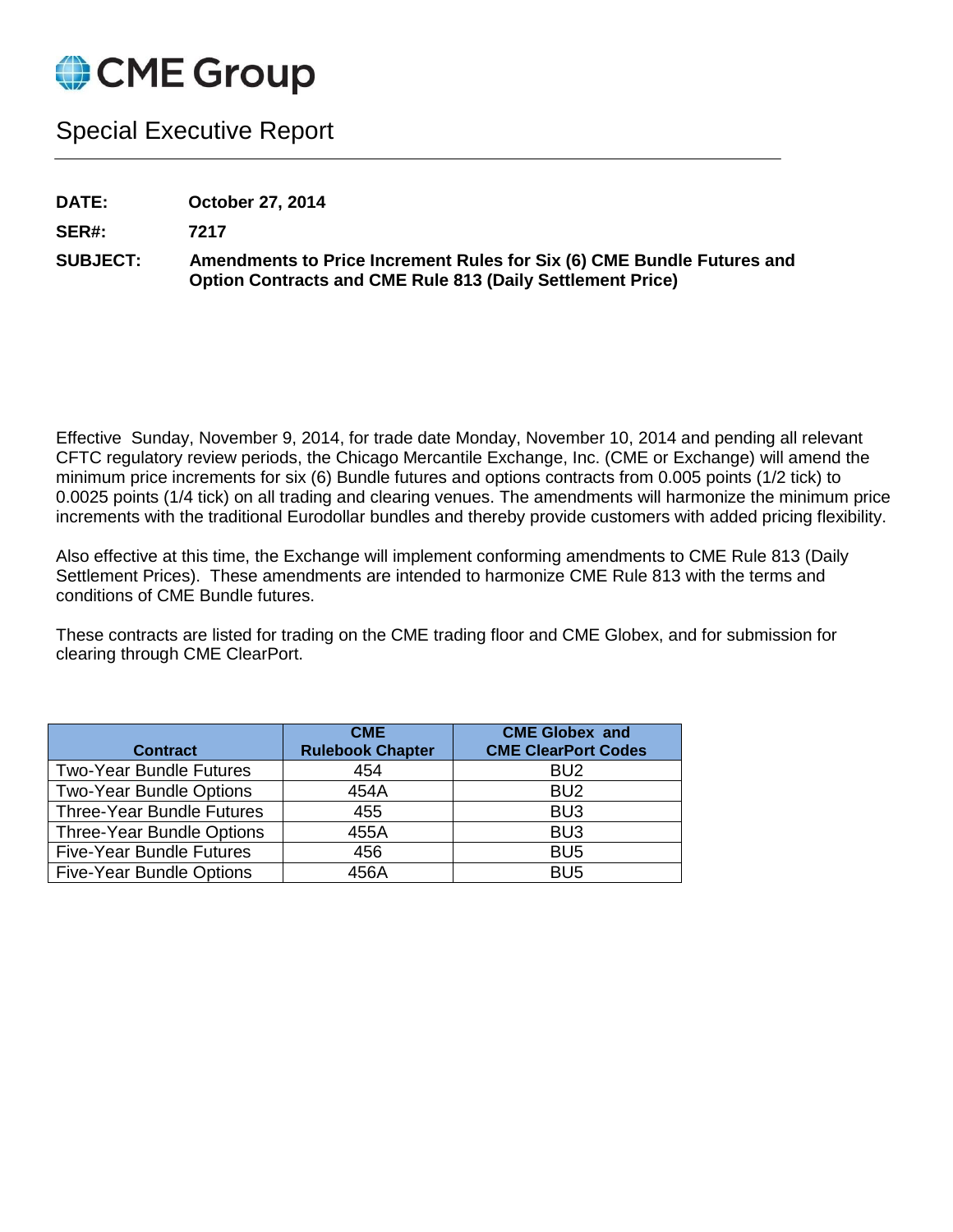The amended rules are provided below in blackline format.

## **CME Rulebook Amendments**

(underline indicates addition; strikethrough indicates deletion)

## **Chapter 454 Two-Year Bundle Futures 45402.C. Price Increments**

Contract price shall be quoted in terms of the IMM Index (Rule 45202.C.), as the arithmetic average of the prices of the eight (8) ED futures comprised within the Contract Grade (Rule 45401.A.). For example, a Bundle futures price of 95.670 would signify that the market consensus expectation of such average ED futures price is 95.6700, implying an arithmetic average ED contract rate of 4.33 percent per year (equal to 100.0000 minus 95.6700).

The minimum price increment shall be one quarter of one hundredth (0.0025) one half of one hundredth (0.005) of one IMM Index point, equal to \$50 \$100 per contract. Contracts shall not be made on any other price basis.

For the purpose of Rule 812 for Final Settlement Price and Rule 813 for Daily Settlement Price, the minimum price increment shall be 0.0001 IMM Index points, equal to \$2 per contract.

## **Chapter 454A**

# **Options on Two-Year Bundle Futures**

**454A01.C. Minimum Price Increments**

The price of an option shall be quoted in IMM Index points. Each 0.01 IMM Index point, signifying one (1) interest rate basis point per annum (Rule 45402.C.), shall represent \$200 per option contract. For example, a quote of 0.33 represents an option price of \$6,600 (equal to 33 basis points x \$200 per option contract). The minimum price increment shall be one quarter of one hundredth (0.0025) one half of one hundredth (0.005) of one IMM Index point, equal to \$50 \$100 per contract. Trade also may occur at a price of 0.0025 IMM Index points, equal to \$50 per option contract, whether or not such trade results in the liquidation of positions for both parties to such trade.

For the purpose of Rule 812 for Final Settlement Price and Rule 813 for Daily Settlement Price, the minimum price increment shall be 0.0025 IMM Index points, equal to \$50 per option contract.

Where the price of such option is quoted in volatility terms, the minimum price increment shall be 0.05 percent per annum (eg, 9.95 percent, 10.0 percent, 10.05 percent, 10.10 percent).

## **Chapter 455**

#### **Three-Year Bundle Futures 45502.C. Price Increments**

Contract price shall be quoted in terms of the IMM Index (Rule 45202.C.), as the arithmetic average of the prices of the 12 ED futures comprised within the Contract Grade (Rule 45501.A.). For example, a Bundle futures price of 95.670 would signify that the market consensus expectation of such average ED futures price is 95.6700, implying an arithmetic average ED contract rate of 4.33 percent per year (equal to 100.0000 minus 95.6700).

The minimum price increment shall be one quarter of one hundredth (0.0025) one half of one hundredth (0.005) of one IMM Index point, equal to \$75 \$150 per contract. Contracts shall not be made on any other price basis.

For the purpose of Rule 812 for Final Settlement Price and Rule 813 for Daily Settlement Price, the minimum price increment shall be 0.0001 IMM Index points, equal to \$3 per contract.

**Chapter 455A Options on Three-Year Bundle Futures 455A01.C. Minimum Price Increments**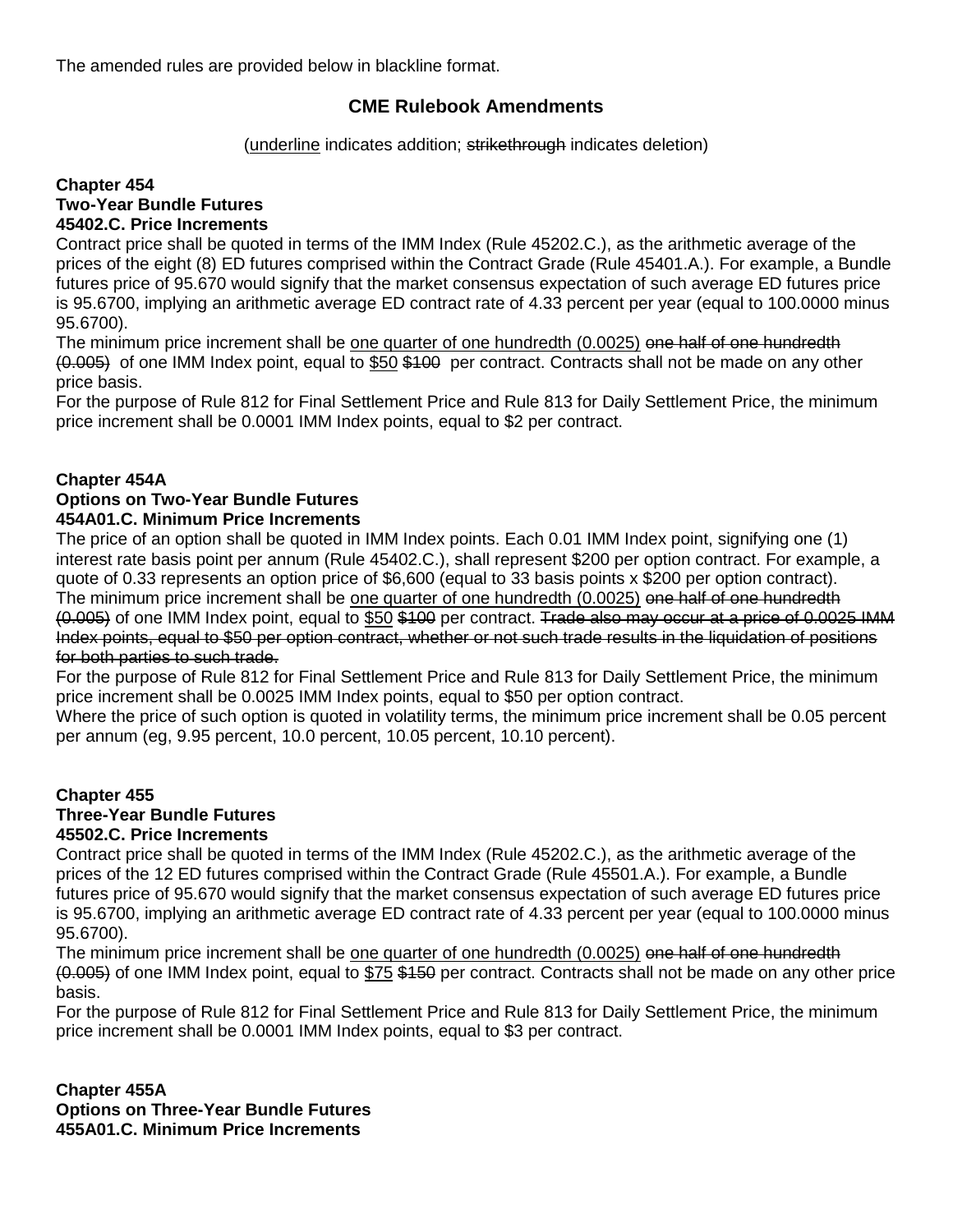The price of an option shall be quoted in IMM Index points. Each 0.01 IMM Index point, signifying one (1) interest rate basis point per annum (Rule 45502.C.), shall represent \$300 per option contract. For example, a quote of 0.33 represents an option price of \$9,900 (equal to 33 basis points x \$300 per option contract). The minimum price increment shall be one quarter of one hundredth (0.0025) one half of one hundredth (0.005) of one IMM Index point, equal to \$75 \$150 per contract. Trade also may occur at a price of 0.0025 IMM Index points, equal to \$50 per option contract, whether or not such trade results in the liquidation of positions for both parties to such trade.

For the purpose of Rule 812 for Final Settlement Price and Rule 813 for Daily Settlement Price, the minimum price increment shall be 0.0025 IMM Index points, equal to \$75 per option contract.

Where the price of such option is quoted in volatility terms, the minimum price increment shall be 0.05 percent per annum (eg, 9.95 percent, 10.0 percent, 10.05 percent, 10.10 percent).

## **Chapter 456 Five-Year Bundle Futures 45602.C. Price Increments**

Contract price shall be quoted in terms of the IMM Index (Rule 45202.C.), as the arithmetic average of the prices of the 20 CME ED futures comprised within the Contract Grade (Rule 45601.A.). For example, a Bundle futures price of 95.670 would signify that the market consensus expectation of such average ED futures price is 95.6700, implying an arithmetic average ED contract rate of 4.33 percent per year (equal to 100.0000 minus 95.6700).

The minimum price increment shall be one quarter of one hundredth (0.0025) one half of one hundredth (0.005) of one IMM Index point, equal to \$125 \$250 per contract. Contracts shall not be made on any other price basis.

For the purpose of Rule 812 for Final Settlement Price and Rule 813 for Daily Settlement Price, the minimum price increment shall be 0.0001 IMM Index points, equal to \$5 per contract.

## **Chapter 456A**

#### **Options on Five-Year Bundle Futures 456A01.C. Minimum Price Increments**

The price of an option shall be quoted in IMM Index points. Each 0.01 IMM Index point, signifying one (1) interest rate basis point per annum (Rule 45602.C.), shall represent \$500 per option contract. For example, a quote of 0.33 represents an option price of \$16,500 (equal to 33 basis points x \$500 per option contract). The minimum price increment shall one quarter of one hundredth (0.0025) one half of one hundredth (0.005) of one IMM Index point, equal to \$125 \$250 per contract. Trade also may occur at a price of 0.0025 IMM Index points, equal to \$50 per option contract, whether or not such trade results in the liquidation of positions for both parties to such trade.

For the purpose of Rule 812 for Final Settlement Price and Rule 813 for Daily Settlement Price, the minimum price increment shall be 0.0025 IMM Index points, equal to \$125 per option contract.

Where the price of such option is quoted in volatility terms, the minimum price increment shall be 0.05 percent per annum (eg, 9.95 percent, 10.0 percent, 10.05 percent, 10.10 percent).

## **CME Chapter 8**

## **Clearing House and Performance Bonds Rule 813. DAILY SETTLEMENT PRICE**

Daily settlement prices shall be determined each business day for each product. Provided that a product's terms and conditions do not stipulate otherwise, (a) such daily settlement prices shall be determined pursuant to one or more of the procedures set forth below. The, and (b) any such daily settlement price shall be a price consistent with the minimum tick increment for the product, such that any calculated settlement price value that is not an integer multiple of such product's standard tick increment shall be rounded either to the nearest tick or to the tick closer to the previous day's daily settlement price.; if the calculated settlement price is not a standard tick increment, the calculated settlement price will be rounded either to the nearest tick or to the tick closer to the previous day's settlement price.